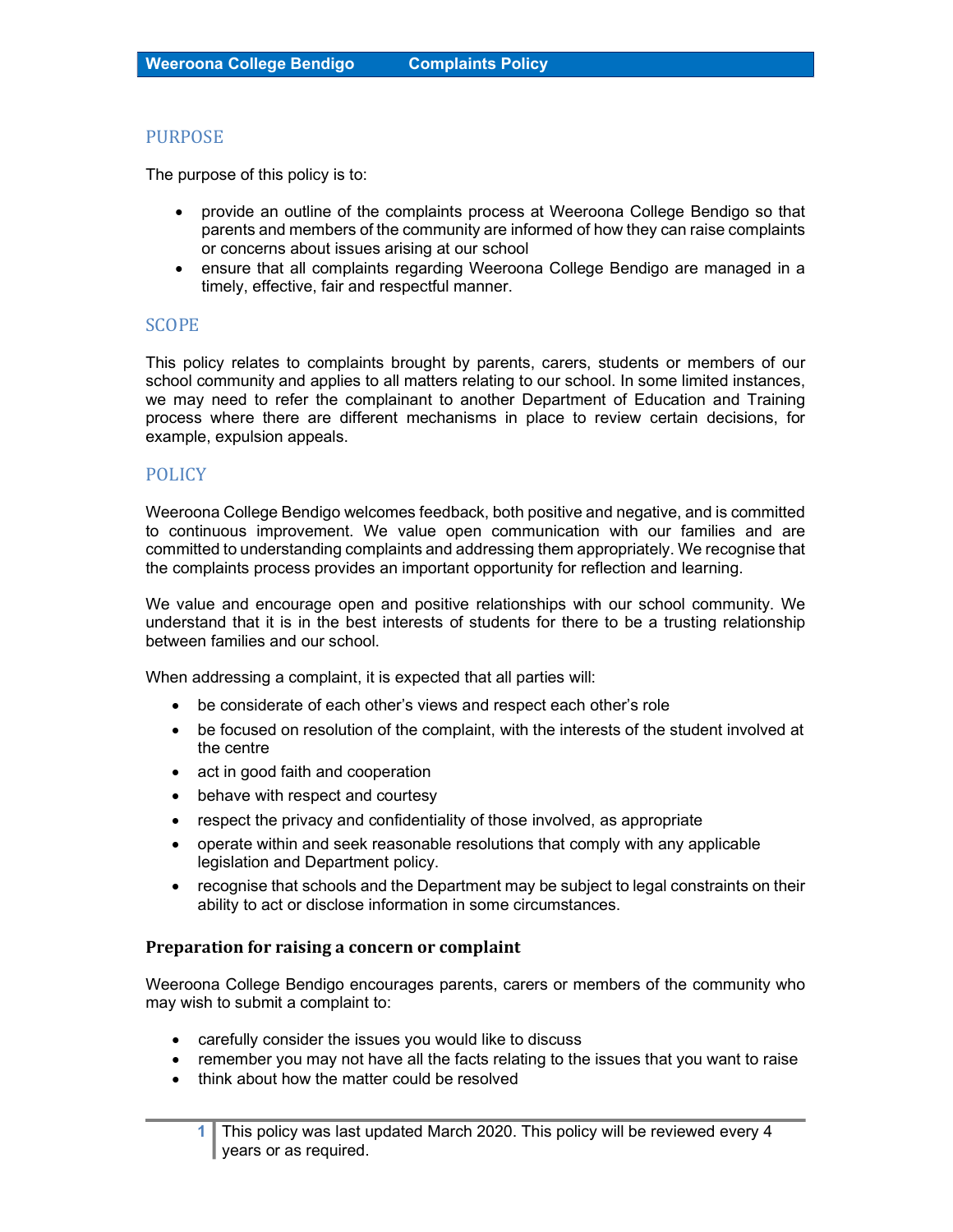be informed by checking the policies and guidelines set by the Department and Weeroona College Bendigo

#### Complaints process

Weeroona College Bendigo is always happy to discuss with parents/carers and community members any concerns that they may have. Concerns in the first instance should be directed to your child's teacher or advisor. Where possible, school staff will work with you to ensure that your concerns are appropriately addressed.

Where concerns cannot be resolved in this way, parents or community members may wish to make a formal complaint to a Community Leader or a member of the college Leadership Team.

If you would like to make a formal complaint, in most cases, depending on the nature of the complaint raised, our school will first seek to understand the issues and will then convene a resolution meeting with the aim of resolving the complaint together. The following process will apply:

- 1. Complaint received: Please arrange a meeting through the front office with the Assistant Principal, to outline your complaint so that we can fully understand what the issues are. We can discuss your complaint in a way that is convenient for you, whether in writing, in person or over the phone.
- 2. Information gathering: Depending on the issues raised in the complaint, the Principal, Assistant Principal or nominee may need to gather further information to properly understand the situation. This process may also involve speaking to others to obtain details about the situation or the concerns raised.
- 3. Response: Where possible, a resolution meeting will be arranged with the Assistant Principal/Principal to discuss the complaint with the objective of reaching a resolution satisfactory to all parties. If after the resolution meeting we are unable to resolve the complaint together, we will work with you to produce a written summary of the complaint in the event you would like to take further action about it. In some circumstances, the Principal may determine that a resolution meeting would not be appropriate. In this situation, a response to the complaint will be provided in writing.
- 4. Timelines: Weeroona College Bendigo will acknowledge receipt of your complaint as soon as possible (usually within two school days) and will seek to resolve complaints in a timely manner. Depending on the complexity of the complaint, Weeroona College Bendigo may need some time to gather enough information to fully understand the circumstances of your complaint. We will endeavour to complete any necessary information gathering and hold a resolution meeting where appropriate within 10 working days of the complaint being raised. In situations where further time is required, Weeroona College Bendigo will consult with you and discuss any interim solutions to the dispute that can be put in place.

### Resolution

Where appropriate, Weeroona College Bendigo may seek to resolve a complaint by:

- an apology or expression of regret
	- 2 This policy was last updated March 2020. This policy will be reviewed every 4 years or as required.